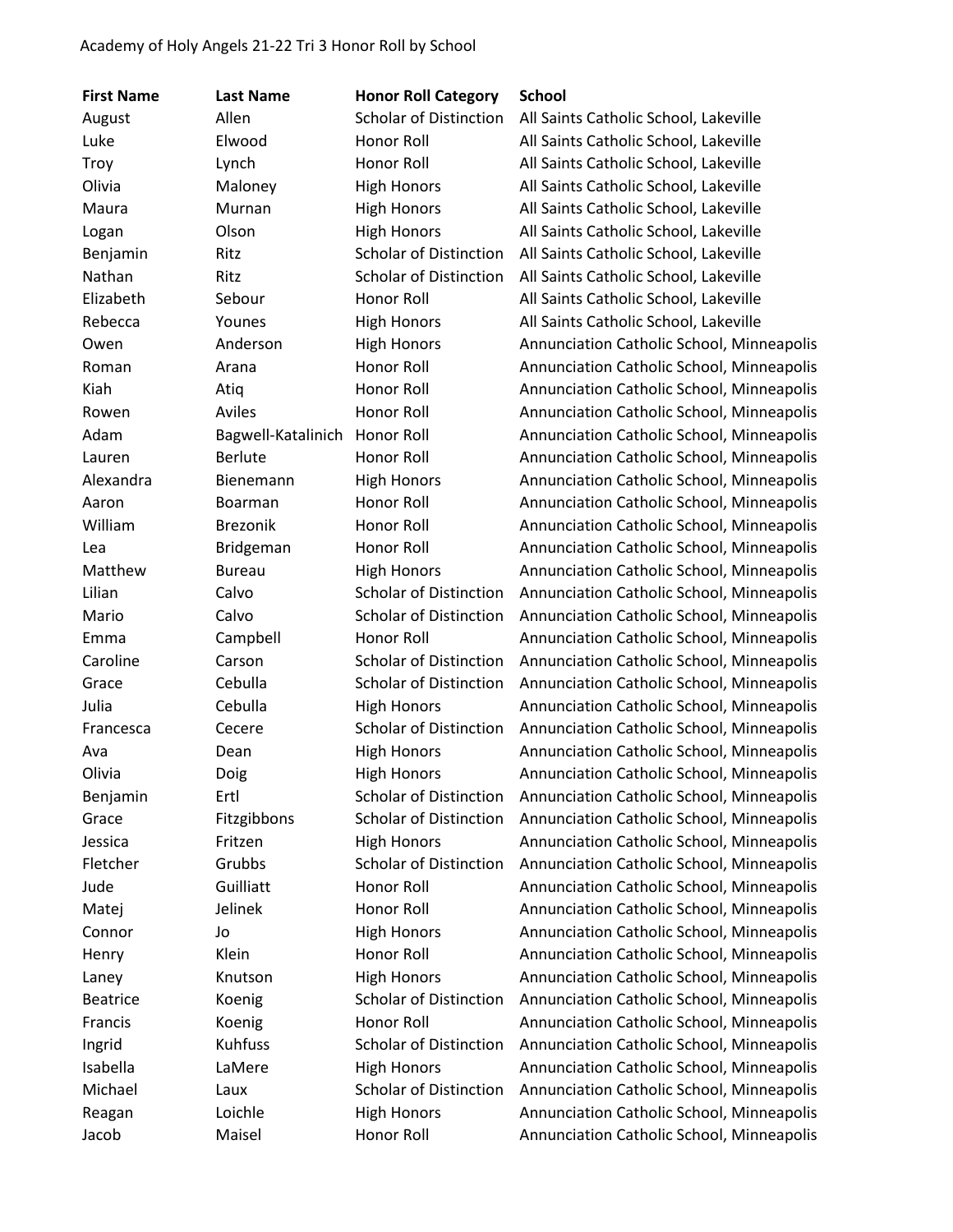| <b>First Name</b> | <b>Last Name</b> | <b>Honor Roll Category</b>    | <b>School</b>                                 |
|-------------------|------------------|-------------------------------|-----------------------------------------------|
| Emily             | McCarthy         | Scholar of Distinction        | Annunciation Catholic School, Minneapolis     |
| Nathaniel         | McElwain         | <b>High Honors</b>            | Annunciation Catholic School, Minneapolis     |
| Ryan              | <b>McGuire</b>   | <b>High Honors</b>            | Annunciation Catholic School, Minneapolis     |
| Maria-Celeste     | Meschini         | <b>High Honors</b>            | Annunciation Catholic School, Minneapolis     |
| Griffin           | Moe              | <b>High Honors</b>            | Annunciation Catholic School, Minneapolis     |
| Magnolia          | Moe              | <b>Scholar of Distinction</b> | Annunciation Catholic School, Minneapolis     |
| Charlotte         | Mook             | Honor Roll                    | Annunciation Catholic School, Minneapolis     |
| Christopher       | Mook             | <b>High Honors</b>            | Annunciation Catholic School, Minneapolis     |
| Megan             | Moosbrugger      | <b>High Honors</b>            | Annunciation Catholic School, Minneapolis     |
| Gordon            | Novak            | Scholar of Distinction        | Annunciation Catholic School, Minneapolis     |
| Mallory           | O'Brien          | <b>High Honors</b>            | Annunciation Catholic School, Minneapolis     |
| Vincent           | O'Connell        | <b>High Honors</b>            | Annunciation Catholic School, Minneapolis     |
| Caitlin           | O'Rourke         | <b>Scholar of Distinction</b> | Annunciation Catholic School, Minneapolis     |
| Kiera             | O'Rourke         | <b>Scholar of Distinction</b> | Annunciation Catholic School, Minneapolis     |
| Sophia            | Ortmeier         | Honor Roll                    | Annunciation Catholic School, Minneapolis     |
| Elise             | Palattao         | Honor Roll                    | Annunciation Catholic School, Minneapolis     |
| Lydia             | Peterson         | Honor Roll                    | Annunciation Catholic School, Minneapolis     |
| Mara              | Poidinger        | <b>High Honors</b>            | Annunciation Catholic School, Minneapolis     |
| Jacob             | Pung             | <b>Scholar of Distinction</b> | Annunciation Catholic School, Minneapolis     |
| Sabina            | Rosell           | Honor Roll                    | Annunciation Catholic School, Minneapolis     |
| Josephine         | Rutt             | <b>Scholar of Distinction</b> | Annunciation Catholic School, Minneapolis     |
| Katherine         | Rutt             | <b>Scholar of Distinction</b> | Annunciation Catholic School, Minneapolis     |
| Henry             | Sharp            | Honor Roll                    | Annunciation Catholic School, Minneapolis     |
| Aidan             | Smith            | <b>High Honors</b>            | Annunciation Catholic School, Minneapolis     |
| Eleanor           | Smith            | Honor Roll                    | Annunciation Catholic School, Minneapolis     |
| Madden            | Smith            | <b>Scholar of Distinction</b> | Annunciation Catholic School, Minneapolis     |
| Murray            | <b>Stebbins</b>  | Honor Roll                    | Annunciation Catholic School, Minneapolis     |
| Felix             | Studt            | <b>High Honors</b>            | Annunciation Catholic School, Minneapolis     |
| Eli               | Swan             | <b>Honor Roll</b>             | Annunciation Catholic School, Minneapolis     |
| Grace             | Tuttle           | <b>High Honors</b>            | Annunciation Catholic School, Minneapolis     |
| Dylan             | VanBellinger     | <b>High Honors</b>            | Annunciation Catholic School, Minneapolis     |
| Katharine         | Wells            | <b>Scholar of Distinction</b> | Annunciation Catholic School, Minneapolis     |
| <b>Brooke</b>     | Wisdom           | <b>Scholar of Distinction</b> | Annunciation Catholic School, Minneapolis     |
| Jack              | Woodward         | Honor Roll                    | Annunciation Catholic School, Minneapolis     |
| Lillian           | Ziegler          | <b>High Honors</b>            | Annunciation Catholic School, Minneapolis     |
| Alexander         | Hajiani          | Honor Roll                    | Anthony Middle School, Minneapolis            |
| Evelyn            | Jastrow          | <b>Scholar of Distinction</b> | Anthony Middle School, Minneapolis            |
| Marina            | Amigon           | Scholar of Distinction        | Anwatin Middle School, Minneapolis            |
| Abigail           | Noll             | <b>High Honors</b>            | Apple Valley High School, Apple Valley        |
| Eileen            | <b>Braun</b>     | Honor Roll                    | Benilde-St. Margaret's School, St. Louis Park |
| Kendall           | Faber            | Honor Roll                    | Benilde-St. Margaret's School, St. Louis Park |
| Nathan            | Riley            | Honor Roll                    | Benilde-St. Margaret's School, St. Louis Park |
| Charlotte         | Rosen            | <b>High Honors</b>            | Benilde-St. Margaret's School, St. Louis Park |
| Annabelle         | Ross             | <b>High Honors</b>            | Benilde-St. Margaret's School, St. Louis Park |
| Reese             | Skelton          | Scholar of Distinction        | Benilde-St. Margaret's School, St. Louis Park |
| Stacy             | Alvillar Alvarez | <b>High Honors</b>            | Black Hawk Middle School, Eagan               |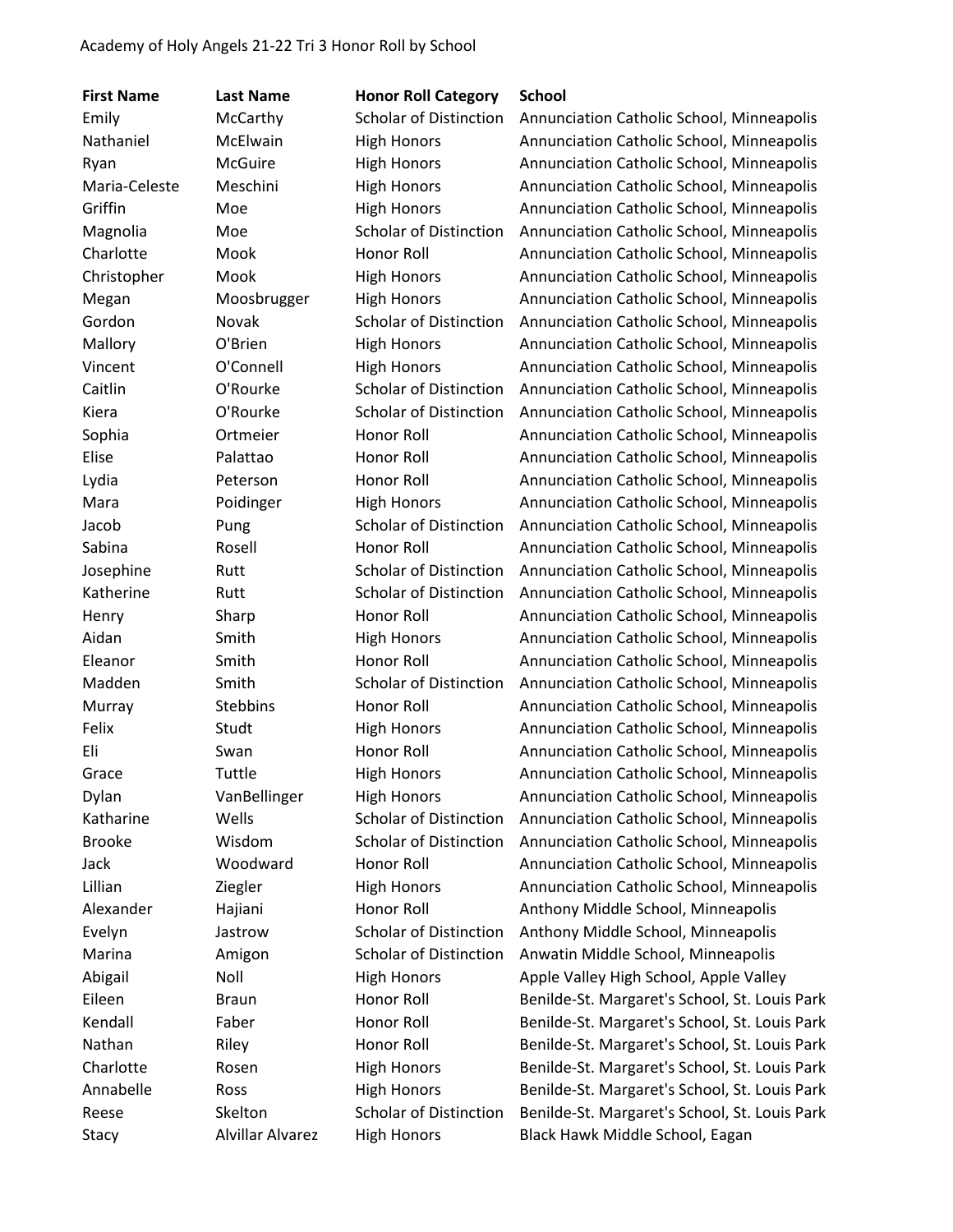| <b>First Name</b> | <b>Last Name</b>     | <b>Honor Roll Category</b>              | <b>School</b>                                     |
|-------------------|----------------------|-----------------------------------------|---------------------------------------------------|
| Taya              | <b>Bartelle</b>      | Honor Roll                              | <b>Blessed Trinity Catholic School, Richfield</b> |
| Joseph            | <b>Botros</b>        | Honor Roll                              | <b>Blessed Trinity Catholic School, Richfield</b> |
| Kassandra         | Caron                | Honor Roll                              | Blessed Trinity Catholic School, Richfield        |
| Kaylee            | Caron                | <b>High Honors</b>                      | <b>Blessed Trinity Catholic School, Richfield</b> |
| Paul              | Castro               | Honor Roll                              | <b>Blessed Trinity Catholic School, Richfield</b> |
| Angela            | Chirpich             | Honor Roll                              | <b>Blessed Trinity Catholic School, Richfield</b> |
| Ella              | Clow                 | Honor Roll                              | <b>Blessed Trinity Catholic School, Richfield</b> |
| Jairo             | Cordoba              | <b>High Honors</b>                      | <b>Blessed Trinity Catholic School, Richfield</b> |
| Matthew           | Cullen               | <b>High Honors</b>                      | <b>Blessed Trinity Catholic School, Richfield</b> |
| Eva               | De Grace             | Honor Roll                              | <b>Blessed Trinity Catholic School, Richfield</b> |
| Martin            | De Leon              | <b>Scholar of Distinction</b>           | <b>Blessed Trinity Catholic School, Richfield</b> |
| Alaina            | <b>DeCrans</b>       | <b>Scholar of Distinction</b>           | <b>Blessed Trinity Catholic School, Richfield</b> |
| Alexandra         | Dominguez            | <b>High Honors</b>                      | <b>Blessed Trinity Catholic School, Richfield</b> |
| Melany            | Dominguez            | <b>High Honors</b>                      | <b>Blessed Trinity Catholic School, Richfield</b> |
| Mary              | Foley                | Honor Roll                              | <b>Blessed Trinity Catholic School, Richfield</b> |
| Kathleen          | Gaston               | <b>Scholar of Distinction</b>           | <b>Blessed Trinity Catholic School, Richfield</b> |
| Juliana           | Godina               | <b>Honor Roll</b>                       | <b>Blessed Trinity Catholic School, Richfield</b> |
| Edwin             | <b>Guasco Paucar</b> | <b>High Honors</b>                      | <b>Blessed Trinity Catholic School, Richfield</b> |
| Raphael           | Ignacio              | Honor Roll                              | <b>Blessed Trinity Catholic School, Richfield</b> |
| Katherine         | Kuffel               | <b>Scholar of Distinction</b>           | <b>Blessed Trinity Catholic School, Richfield</b> |
| Nhi               | Luong                | <b>Scholar of Distinction</b>           | <b>Blessed Trinity Catholic School, Richfield</b> |
| Haden             | Marshall             | <b>High Honors</b>                      | <b>Blessed Trinity Catholic School, Richfield</b> |
| Jordan            | Miller               | <b>Honor Roll</b>                       | <b>Blessed Trinity Catholic School, Richfield</b> |
| Shalim            |                      | Montes Hernandez Scholar of Distinction | <b>Blessed Trinity Catholic School, Richfield</b> |
| Yesenia           | Nava Ramirez         | <b>Scholar of Distinction</b>           | <b>Blessed Trinity Catholic School, Richfield</b> |
| Emily             | Navarro              | Honor Roll                              | <b>Blessed Trinity Catholic School, Richfield</b> |
| Anh               | Nguyen               | Honor Roll                              | <b>Blessed Trinity Catholic School, Richfield</b> |
| Ethan             | Nimsger              | <b>High Honors</b>                      | <b>Blessed Trinity Catholic School, Richfield</b> |
| Micheal           | O'Donnell            | Honor Roll                              | <b>Blessed Trinity Catholic School, Richfield</b> |
| Therese           | Phan                 | <b>Scholar of Distinction</b>           | <b>Blessed Trinity Catholic School, Richfield</b> |
| <b>Thomas</b>     | Rise                 | Honor Roll                              | Blessed Trinity Catholic School, Richfield        |
| Landon            | Rudolph-Sieling      | <b>High Honors</b>                      | <b>Blessed Trinity Catholic School, Richfield</b> |
| <b>Braden</b>     | Stock                | <b>Scholar of Distinction</b>           | <b>Blessed Trinity Catholic School, Richfield</b> |
| Derek             | <b>Stock</b>         | <b>High Honors</b>                      | <b>Blessed Trinity Catholic School, Richfield</b> |
| Ava               | Telep                | <b>Scholar of Distinction</b>           | <b>Blessed Trinity Catholic School, Richfield</b> |
| Caroline          | Warmka               | <b>High Honors</b>                      | <b>Blessed Trinity Catholic School, Richfield</b> |
| Joseph            | Warmka               | <b>Scholar of Distinction</b>           | <b>Blessed Trinity Catholic School, Richfield</b> |
| Samantha          | Wolf                 | Scholar of Distinction                  | Blessed Trinity Catholic School, Richfield        |
| Jack              | <b>Bartfield</b>     | <b>High Honors</b>                      | Breakaway Academy, Chaska                         |
| Henry             | Lechner              | Honor Roll                              | Breakaway Academy, Chaska                         |
| Henrik            | Nelson               | Honor Roll                              | Breakaway Academy, Chaska                         |
| Isabella          | <b>Brama</b>         | Honor Roll                              | <b>Breck</b>                                      |
| Jack              | McDonough            | Honor Roll                              | Burnsville High School, Burnsville                |
| Drew Elizabeth    | Abbs                 | <b>Scholar of Distinction</b>           | Carondelet Catholic School, Minneapolis           |
| Charlotte         | Aylward              | Honor Roll                              | Carondelet Catholic School, Minneapolis           |
| Maya              | Aylward              | <b>Scholar of Distinction</b>           | Carondelet Catholic School, Minneapolis           |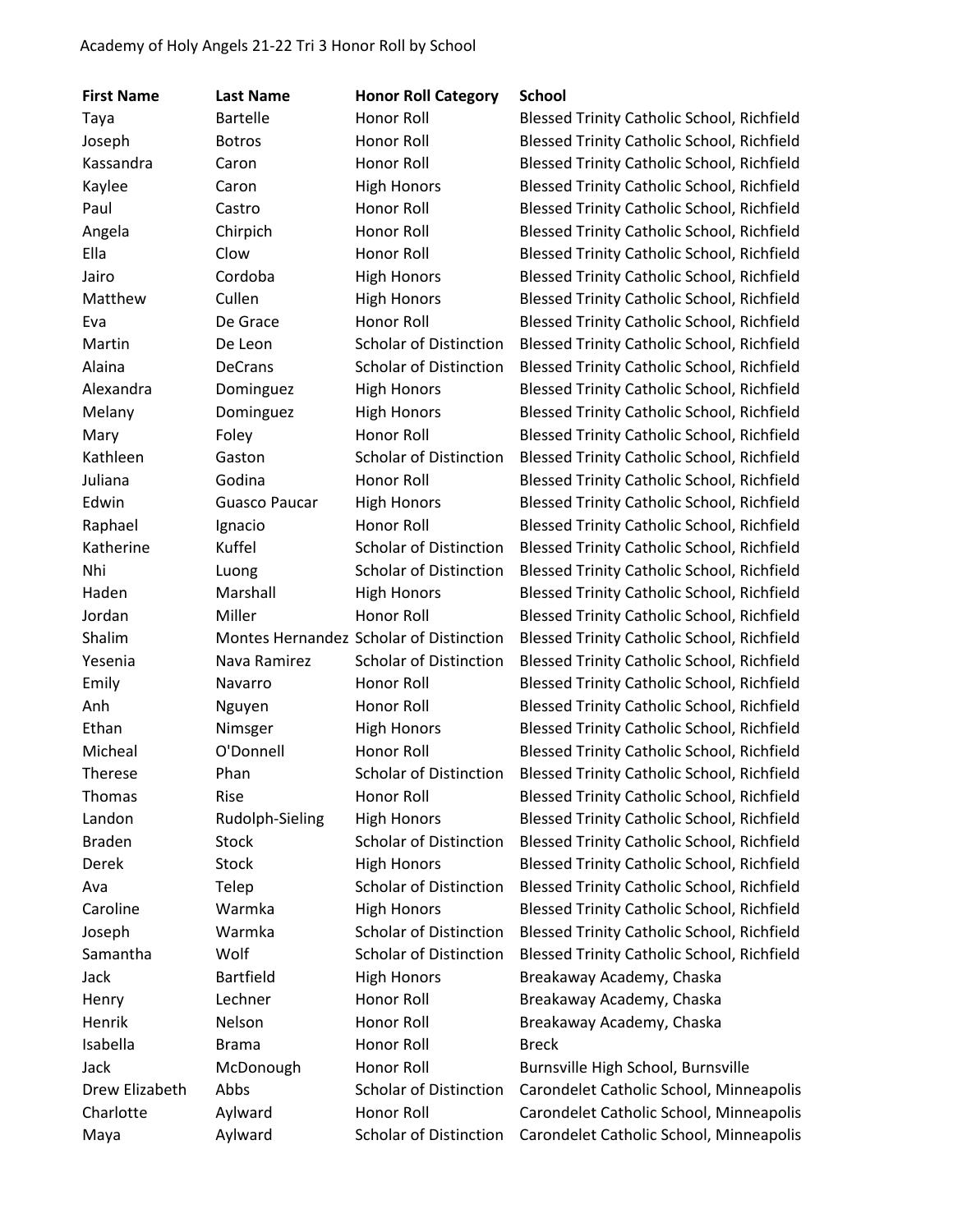| <b>First Name</b> | <b>Last Name</b> | <b>Honor Roll Category</b>    | <b>School</b>                              |
|-------------------|------------------|-------------------------------|--------------------------------------------|
| Kayleigh          | <b>Baker</b>     | Honor Roll                    | Carondelet Catholic School, Minneapolis    |
| Ruby              | Cleary           | <b>High Honors</b>            | Carondelet Catholic School, Minneapolis    |
| Cate              | Clemmerson       | Honor Roll                    | Carondelet Catholic School, Minneapolis    |
| Abigail           | Cornelison       | <b>High Honors</b>            | Carondelet Catholic School, Minneapolis    |
| John              | Cornelison       | Honor Roll                    | Carondelet Catholic School, Minneapolis    |
| Sienna            | Dhariwal         | <b>Scholar of Distinction</b> | Carondelet Catholic School, Minneapolis    |
| Meredith          | Diehl            | <b>Scholar of Distinction</b> | Carondelet Catholic School, Minneapolis    |
| Catherine         | Duffy Shaw       | <b>Scholar of Distinction</b> | Carondelet Catholic School, Minneapolis    |
| Meghan            | Eikens           | <b>Scholar of Distinction</b> | Carondelet Catholic School, Minneapolis    |
| Benjamin          | Frommelt         | Honor Roll                    | Carondelet Catholic School, Minneapolis    |
| Sylvia            | Guertin          | <b>Honor Roll</b>             | Carondelet Catholic School, Minneapolis    |
| <b>Brendan</b>    | Hainey           | Honor Roll                    | Carondelet Catholic School, Minneapolis    |
| Elijah            | Katter           | <b>High Honors</b>            | Carondelet Catholic School, Minneapolis    |
| Meghan            | Kelly            | <b>High Honors</b>            | Carondelet Catholic School, Minneapolis    |
| Nathan            | Kelly            | <b>Scholar of Distinction</b> | Carondelet Catholic School, Minneapolis    |
| Erin              | Kennedy          | <b>High Honors</b>            | Carondelet Catholic School, Minneapolis    |
| Camren            | Nelson           | Honor Roll                    | Carondelet Catholic School, Minneapolis    |
| Shailin           | Patel            | <b>Scholar of Distinction</b> | Carondelet Catholic School, Minneapolis    |
| Emma              | Phillips         | <b>High Honors</b>            | Carondelet Catholic School, Minneapolis    |
| Grace             | Radam            | <b>Honor Roll</b>             | Carondelet Catholic School, Minneapolis    |
| Isabella          | Steinle          | <b>High Honors</b>            | Carondelet Catholic School, Minneapolis    |
| Lillie            | <b>Stotts</b>    | Honor Roll                    | Carondelet Catholic School, Minneapolis    |
| Amelia            | Stricherz        | <b>High Honors</b>            | Carondelet Catholic School, Minneapolis    |
| Gabriel           | Sullivan         | <b>High Honors</b>            | Carondelet Catholic School, Minneapolis    |
| Sylvie            | Taylor           | <b>High Honors</b>            | Carondelet Catholic School, Minneapolis    |
| Emily             | Thompson         | <b>Scholar of Distinction</b> | Carondelet Catholic School, Minneapolis    |
| Ava               | Turner           | <b>Honor Roll</b>             | Carondelet Catholic School, Minneapolis    |
| Finnegan          | Turner           | <b>High Honors</b>            | Carondelet Catholic School, Minneapolis    |
| John              | Van Sloun        | <b>High Honors</b>            | Carondelet Catholic School, Minneapolis    |
| Kathryn           | Van Sloun        | <b>Scholar of Distinction</b> | Carondelet Catholic School, Minneapolis    |
| Carolyn           | Vessel           | <b>High Honors</b>            | Carondelet Catholic School, Minneapolis    |
| Ethan             | Walton           | <b>High Honors</b>            | Carondelet Catholic School, Minneapolis    |
| Lily              | Zeller           | <b>High Honors</b>            | Carondelet Catholic School, Minneapolis    |
| Emily             | Fisher           | <b>High Honors</b>            | Central Middle School, Eden Prairie        |
| Justin            | Gabrik           | Honor Roll                    | Central Middle School, Eden Prairie        |
| Colin             | McCartan         | <b>High Honors</b>            | Central Middle School, Eden Prairie        |
| Ava               | Welter           | <b>Scholar of Distinction</b> | Central Middle School, Eden Prairie        |
| Audrey            | Wright           | Honor Roll                    | Chisago Lakes High School                  |
| Siyu              | Jin              | <b>High Honors</b>            | Chongqing Quijing High School              |
| Isabel            | Tri              | Scholar of Distinction        | Convent of the Visitation, Mendota Heights |
| Phat              | Huynh            | <b>Scholar of Distinction</b> | Cretin Derham Hall, St. Paul               |
| Finnegan          | Zellmer          | <b>High Honors</b>            | Dakota Hills Middle School, Eagan          |
| Tanner            | Zellmer          | <b>High Honors</b>            | Dakota Hills Middle School, Eagan          |
| Isabella          | Long             | Honor Roll                    | Eagan High School                          |
| Kim               | Bui              | Honor Roll                    | Eagle Ridge Middle School, Savage          |
| Lynn              | Bui              | Honor Roll                    | Eagle Ridge Middle School, Savage          |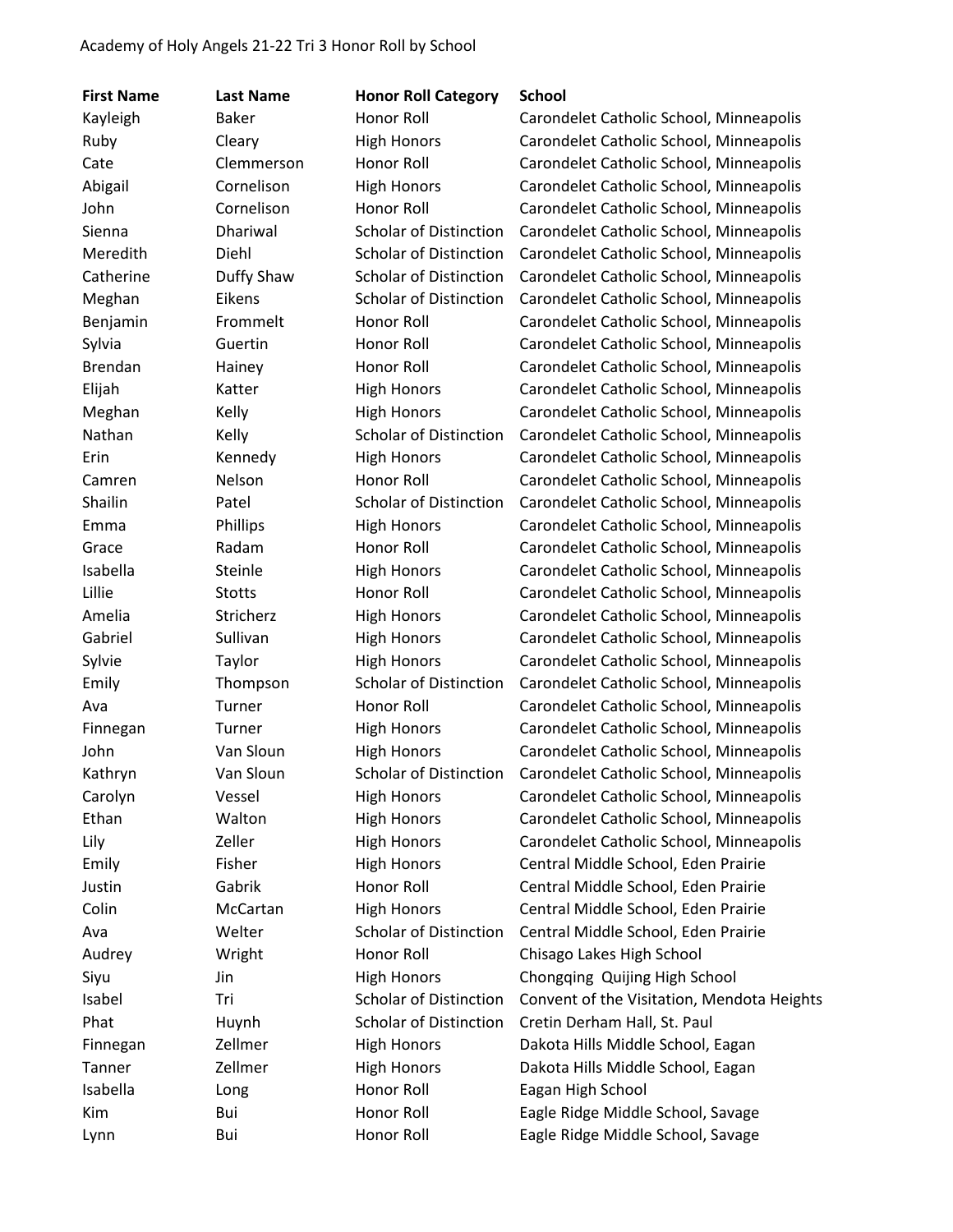| <b>First Name</b> | <b>Last Name</b> | <b>Honor Roll Category</b>    | <b>School</b>                            |
|-------------------|------------------|-------------------------------|------------------------------------------|
| Cora              | Kmiec            | <b>High Honors</b>            | East Ridge High School                   |
| Farah             | Abdelhadi        | <b>High Honors</b>            | Eden Prairie High School, Eden Prairie   |
| Frederick         | Mosch            | <b>Scholar of Distinction</b> | Edina High School, Edina                 |
| Ethan             | Banh             | Honor Roll                    | Faithful Shepherd Catholic School, Eagan |
| Taylor            | <b>Block</b>     | <b>High Honors</b>            | Faithful Shepherd Catholic School, Eagan |
| Isabella          | Bonadonna        | <b>High Honors</b>            | Faithful Shepherd Catholic School, Eagan |
| Alexander         | <b>Braun</b>     | <b>High Honors</b>            | Faithful Shepherd Catholic School, Eagan |
| Julia             | <b>Breher</b>    | <b>Scholar of Distinction</b> | Faithful Shepherd Catholic School, Eagan |
| Magdalena         | Capitani         | <b>Scholar of Distinction</b> | Faithful Shepherd Catholic School, Eagan |
| Sara              | Curtis           | <b>Scholar of Distinction</b> | Faithful Shepherd Catholic School, Eagan |
| Samuel            | Delaney          | Honor Roll                    | Faithful Shepherd Catholic School, Eagan |
| Ali               | DelDotto         | <b>High Honors</b>            | Faithful Shepherd Catholic School, Eagan |
| Matthew           | Foley            | <b>Scholar of Distinction</b> | Faithful Shepherd Catholic School, Eagan |
| Joshua            | Gillard          | <b>Scholar of Distinction</b> | Faithful Shepherd Catholic School, Eagan |
| Vivian            | Glennie          | <b>Scholar of Distinction</b> | Faithful Shepherd Catholic School, Eagan |
| <b>Bridget</b>    | Gurin            | <b>Scholar of Distinction</b> | Faithful Shepherd Catholic School, Eagan |
| Naomi             | Hayft            | <b>High Honors</b>            | Faithful Shepherd Catholic School, Eagan |
| Charlotte         | Hechtl           | <b>High Honors</b>            | Faithful Shepherd Catholic School, Eagan |
| Noah              | Hermanson        | Honor Roll                    | Faithful Shepherd Catholic School, Eagan |
| Samuel            | Jackson          | Honor Roll                    | Faithful Shepherd Catholic School, Eagan |
| Alexander         | Johnson          | Honor Roll                    | Faithful Shepherd Catholic School, Eagan |
| Edward            | Lang             | <b>High Honors</b>            | Faithful Shepherd Catholic School, Eagan |
| Frederick         | Lang             | <b>Scholar of Distinction</b> | Faithful Shepherd Catholic School, Eagan |
| Paul              | Levandowski      | <b>High Honors</b>            | Faithful Shepherd Catholic School, Eagan |
| Colin             | Magdziak         | <b>High Honors</b>            | Faithful Shepherd Catholic School, Eagan |
| Tyler             | Magdziak         | Honor Roll                    | Faithful Shepherd Catholic School, Eagan |
| Michael           | Murphy           | <b>High Honors</b>            | Faithful Shepherd Catholic School, Eagan |
| Sophia            | Nguyen           | <b>High Honors</b>            | Faithful Shepherd Catholic School, Eagan |
| Andrew            | O'Neill          | <b>Scholar of Distinction</b> | Faithful Shepherd Catholic School, Eagan |
| <b>Brigid</b>     | Plunkett         | <b>High Honors</b>            | Faithful Shepherd Catholic School, Eagan |
| Grady             | Schaber          | Honor Roll                    | Faithful Shepherd Catholic School, Eagan |
| Graciela          | Schaefer         | Honor Roll                    | Faithful Shepherd Catholic School, Eagan |
| William           | Schaefer         | <b>Honor Roll</b>             | Faithful Shepherd Catholic School, Eagan |
| Shayla            | Spence           | <b>Scholar of Distinction</b> | Faithful Shepherd Catholic School, Eagan |
| Alicia            | Tran             | <b>High Honors</b>            | Faithful Shepherd Catholic School, Eagan |
| Christopher       | Crisafi          | <b>High Honors</b>            | Falcon Ridge Middle School, Apple Valley |
| Emilie            | Anderson         | Honor Roll                    | Field Community School, Minneapolis      |
| Anna              | Gotziaman        | <b>Honor Roll</b>             | Field Community School, Minneapolis      |
| <b>Niklas</b>     | Johnson          | Honor Roll                    | Field Community School, Minneapolis      |
| Mason             | Scroggins        | Honor Roll                    | Field Community School, Minneapolis      |
| Leon              | Snyder           | <b>Scholar of Distinction</b> | Field Community School, Minneapolis      |
| William           | Snyder           | <b>High Honors</b>            | Field Community School, Minneapolis      |
| Jason             | Urgiles          | <b>Scholar of Distinction</b> | Hiawatha College Prep - Kingfield        |
| Ashley            | Aviles           | <b>Scholar of Distinction</b> | Hiawatha College Prep, Minneapolis       |
| Emily             | Llapa            | <b>Scholar of Distinction</b> | Hiawatha College Prep, Minneapolis       |
| Claire            | Logeais          | <b>High Honors</b>            | Hidden Oaks Middle School, Prior Lake    |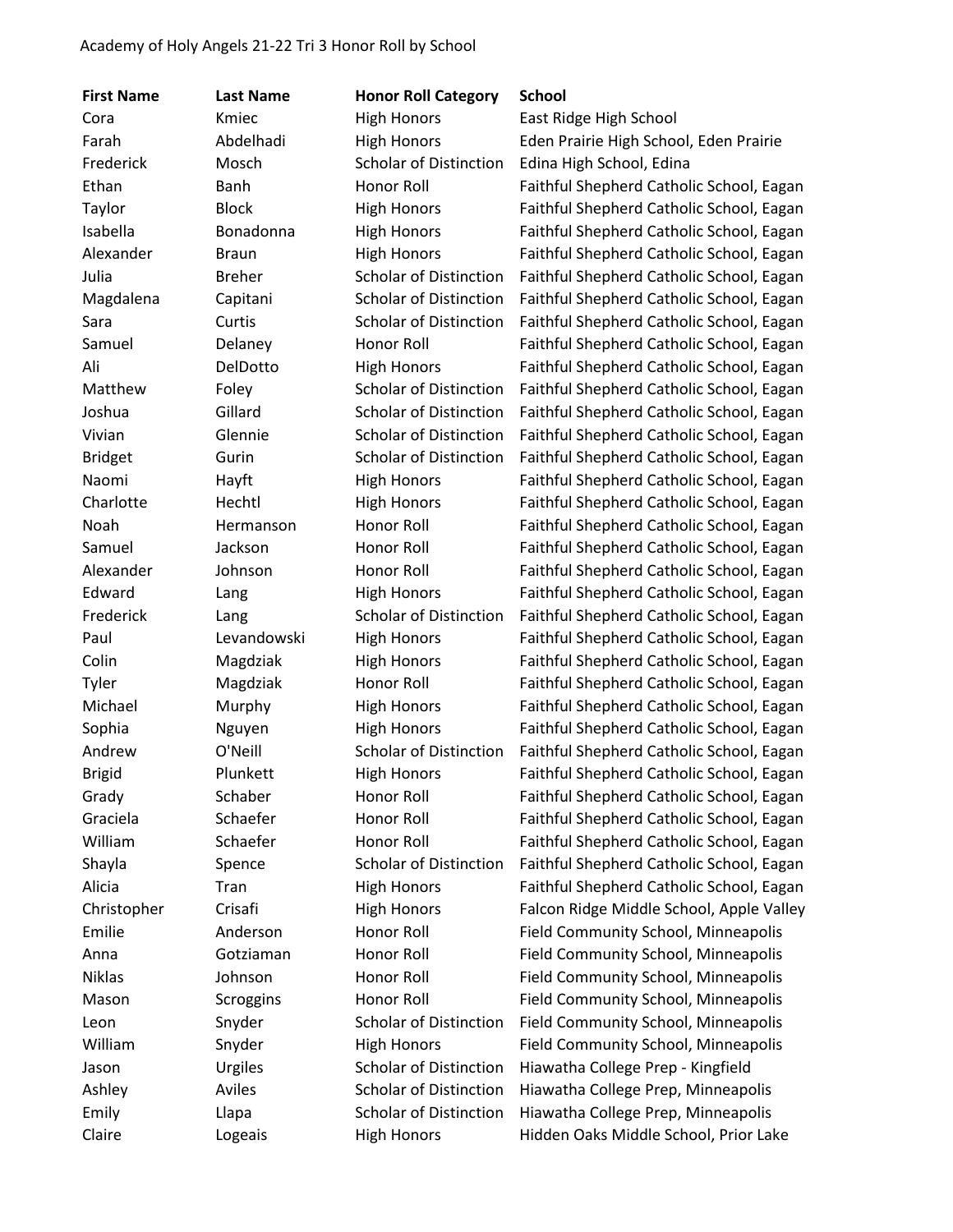| <b>First Name</b> | <b>Last Name</b> | <b>Honor Roll Category</b>               | <b>School</b>                           |
|-------------------|------------------|------------------------------------------|-----------------------------------------|
| Declan            | Andresen         | <b>High Honors</b>                       | Highland Catholic School, St. Paul      |
| Ella              | <b>Bailie</b>    | <b>High Honors</b>                       | Highland Catholic School, St. Paul      |
| Abigail           | Hartberg         | <b>Scholar of Distinction</b>            | Highland Catholic School, St. Paul      |
| Carter            | Hartberg         | <b>High Honors</b>                       | Highland Catholic School, St. Paul      |
| Henry             | Heitzman         | <b>Scholar of Distinction</b>            | Highland Catholic School, St. Paul      |
| Lucy              | Kammueller       | <b>High Honors</b>                       | Highland Catholic School, St. Paul      |
| Kennedy           | Nordstrom        | <b>Scholar of Distinction</b>            | Highland Catholic School, St. Paul      |
| Sofie             | Nordstrom        | <b>Scholar of Distinction</b>            | Highland Catholic School, St. Paul      |
| Téa               | Opitz            | <b>High Honors</b>                       | Highland Catholic School, St. Paul      |
| Landon            | Stenger          | <b>High Honors</b>                       | Highland Catholic School, St. Paul      |
| Jackson           | Stowell          | <b>High Honors</b>                       | Highland Catholic School, St. Paul      |
| McDermott         | Franklin         | Honor Roll                               | Highland Park Middle School, St. Paul   |
| Jadyn             | <b>Sweers</b>    | <b>Scholar of Distinction</b>            | Holy Cross Catholic School, Webster     |
| Molly             | Bauer            | <b>Scholar of Distinction</b>            | Holy Spirit Catholic School, St. Paul   |
| Celia             | Lind             | <b>High Honors</b>                       | Holy Spirit Catholic School, St. Paul   |
| Quentin           | Padratzik        | Honor Roll                               | Holy Spirit Catholic School, St. Paul   |
| Patrick           | Skamser          | <b>High Honors</b>                       | Holy Spirit Catholic School, St. Paul   |
| Benjamin          | Kelly            | Honor Roll                               | Hopkins North Jr. High                  |
| Macalister        | Nolen            | Honor Roll                               | Jackson Middle School, Champlin         |
| Marianna          | Flood            | <b>High Honors</b>                       | Jefferson High School, Bloomington      |
| Sara              | Harris           | Honor Roll                               | Jefferson High School, Bloomington      |
| Leah              | Cierzan          | <b>Scholar of Distinction</b>            | Justice Page Middle School, Minneapolis |
| Oskar             | Eilefson         | Honor Roll                               | Justice Page Middle School, Minneapolis |
| Isabelle          | Hedrix           | Honor Roll                               | Justice Page Middle School, Minneapolis |
| Paul              | Kamin            | <b>Scholar of Distinction</b>            | Justice Page Middle School, Minneapolis |
| Samuel            | Kamin            | <b>Scholar of Distinction</b>            | Justice Page Middle School, Minneapolis |
| Ruby              | Paulson          | <b>Scholar of Distinction</b>            | Justice Page Middle School, Minneapolis |
| Kathryn           |                  | Colebrook-Robjent Scholar of Distinction | Kennedy High School, Bloomington        |
| Samantha          | Goedde           | Honor Roll                               | Kenwood Trail Middle School, Lakeville  |
| Mary              | Hage             | <b>Scholar of Distinction</b>            | Lake Country School, Minneapolis        |
| Jacob             | Zitek            | Honor Roll                               | Lakeville North High School, Lakeville  |
| Sydney            | Ebner            | <b>High Honors</b>                       | Lakeville South High School             |
| Stephanie         | Goedde           | <b>High Honors</b>                       | Lakeville South High School             |
| Marissa           | Jung             | Honor Roll                               | Minnehaha Academy, Minneapolis          |
| Ariel             | Aguirre          | Honor Roll                               | Nativity of Mary, Bloomington           |
| Anya              | Anderson         | <b>Scholar of Distinction</b>            | Nativity of Mary, Bloomington           |
| Anna              | Bayrd            | <b>High Honors</b>                       | Nativity of Mary, Bloomington           |
| Charlotte         | Bellmont         | <b>High Honors</b>                       | Nativity of Mary, Bloomington           |
| Blue              | <b>Brieschke</b> | Honor Roll                               | Nativity of Mary, Bloomington           |
| Charles           | <b>Broveleit</b> | <b>High Honors</b>                       | Nativity of Mary, Bloomington           |
| Anthony           | Campion          | <b>Scholar of Distinction</b>            | Nativity of Mary, Bloomington           |
| Olivia            | Comeau           | Scholar of Distinction                   | Nativity of Mary, Bloomington           |
| Regan             | Cook             | <b>Scholar of Distinction</b>            | Nativity of Mary, Bloomington           |
| Luke              | Cronin           | Honor Roll                               | Nativity of Mary, Bloomington           |
| Emma              | Dempsey          | Honor Roll                               | Nativity of Mary, Bloomington           |
| Tiffany           | Dubbeldee        | <b>High Honors</b>                       | Nativity of Mary, Bloomington           |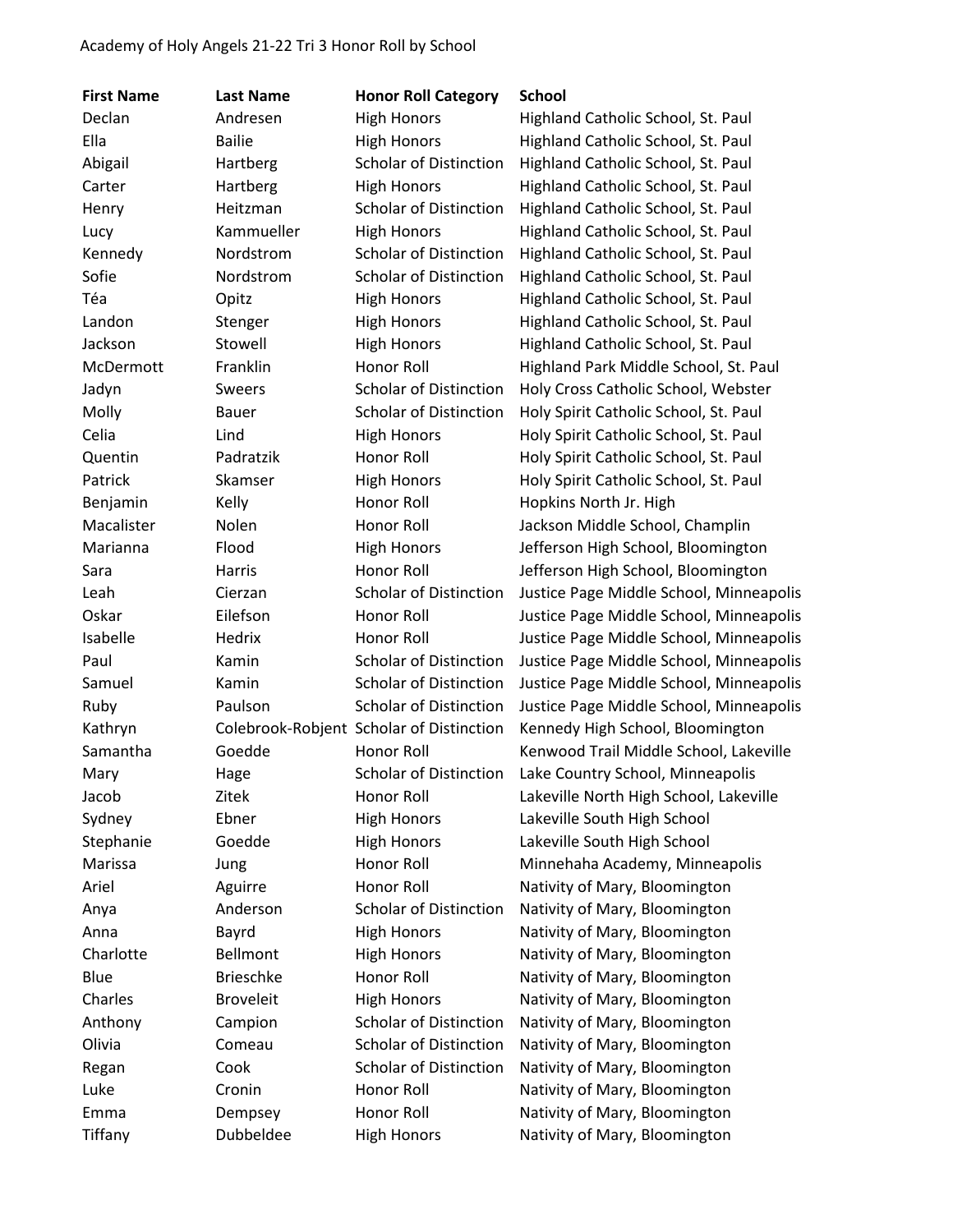| <b>First Name</b> | <b>Last Name</b>       | <b>Honor Roll Category</b>    | <b>School</b>                         |
|-------------------|------------------------|-------------------------------|---------------------------------------|
| Andrew            | Egan                   | Honor Roll                    | Nativity of Mary, Bloomington         |
| David             | Fong III               | <b>Scholar of Distinction</b> | Nativity of Mary, Bloomington         |
| Yigale            | Gabriel                | <b>High Honors</b>            | Nativity of Mary, Bloomington         |
| Yaretzi           | Garza Silva            | <b>High Honors</b>            | Nativity of Mary, Bloomington         |
| Jada              | George                 | Honor Roll                    | Nativity of Mary, Bloomington         |
| Josh              | George                 | <b>High Honors</b>            | Nativity of Mary, Bloomington         |
| Grace             | Hegard                 | <b>High Honors</b>            | Nativity of Mary, Bloomington         |
| Lindsey           | Hegard                 | Honor Roll                    | Nativity of Mary, Bloomington         |
| Everett           | Hoeppner               | <b>Scholar of Distinction</b> | Nativity of Mary, Bloomington         |
| Autumn            | Johnson                | <b>High Honors</b>            | Nativity of Mary, Bloomington         |
| Theodore          | Kariuki                | <b>High Honors</b>            | Nativity of Mary, Bloomington         |
| Maxwell           | Knoll                  | Honor Roll                    | Nativity of Mary, Bloomington         |
| Lidiya            | <b>Kukuk</b>           | Honor Roll                    | Nativity of Mary, Bloomington         |
| Ryan              | Larson                 | <b>Scholar of Distinction</b> | Nativity of Mary, Bloomington         |
| Olivia            | Lewis                  | <b>High Honors</b>            | Nativity of Mary, Bloomington         |
| Shauna            | McCrory                | <b>Scholar of Distinction</b> | Nativity of Mary, Bloomington         |
| Paola             | Mendoza                | <b>Honor Roll</b>             | Nativity of Mary, Bloomington         |
| <b>Brady</b>      | Nygren                 | Honor Roll                    | Nativity of Mary, Bloomington         |
| Harper            | Poehling               | <b>High Honors</b>            | Nativity of Mary, Bloomington         |
| Maison            | Roudabush              | <b>Scholar of Distinction</b> | Nativity of Mary, Bloomington         |
| Ryley             | Roudabush              | <b>Scholar of Distinction</b> | Nativity of Mary, Bloomington         |
| Chiamaka          | Steve-Chinatu          | Honor Roll                    | Nativity of Mary, Bloomington         |
| Mary              | Taraboi-Brown          | <b>High Honors</b>            | Nativity of Mary, Bloomington         |
| Josselyn          | <b>Tomas Cervantes</b> | <b>High Honors</b>            | Nativity of Mary, Bloomington         |
| Conlan            | Ahern                  | <b>High Honors</b>            | Nativity of Our Lord School, St. Paul |
| Damian            | Devine                 | <b>Honor Roll</b>             | Nativity of Our Lord School, St. Paul |
| Audrey            | Erickson               | <b>Scholar of Distinction</b> | Nativity of Our Lord School, St. Paul |
| Michael           | Laird                  | <b>High Honors</b>            | Nativity of Our Lord School, St. Paul |
| Ethan             | Michels                | <b>Honor Roll</b>             | Nativity of Our Lord School, St. Paul |
| Thomas            | Pollack                | <b>Scholar of Distinction</b> | Nativity of Our Lord School, St. Paul |
| Emily             | <b>Flores</b>          | <b>High Honors</b>            | Notre Dame Academy, Minnetonka        |
| Zaira             | Flores                 | Honor Roll                    | Notre Dame Academy, Minnetonka        |
| Genevieve         | Lang                   | Honor Roll                    | Notre Dame Academy, Minnetonka        |
| John              | Schletty               | <b>Scholar of Distinction</b> | Notre Dame Academy, Minnetonka        |
| Noah              | Johnson                | <b>High Honors</b>            | Nova Classical Academy                |
| Mason             | Garcia                 | Honor Roll                    | Oak Grove Middle School, Bloomington  |
| Lydia             | Keefe                  | <b>High Honors</b>            | Oak Grove Middle School, Bloomington  |
| Geri Anne         | <b>Bartfield</b>       | Scholar of Distinction        | Olson Middle School, Bloomington      |
| Tyler             | Krenke                 | <b>Scholar of Distinction</b> | Olson Middle School, Bloomington      |
| Kylie             | St. George             | <b>High Honors</b>            | Olson Middle School, Bloomington      |
| Kendall           | Thorman                | <b>High Honors</b>            | Olson Middle School, Bloomington      |
| Charles           | Abdo                   | Honor Roll                    | Our Lady of Grace, Edina              |
| Claire            | Abdo                   | Honor Roll                    | Our Lady of Grace, Edina              |
| John              | Abdo                   | Honor Roll                    | Our Lady of Grace, Edina              |
| Sofia             | Alfonzo Mudoy          | <b>High Honors</b>            | Our Lady of Grace, Edina              |
| Anna              | Bitonti                | <b>High Honors</b>            | Our Lady of Grace, Edina              |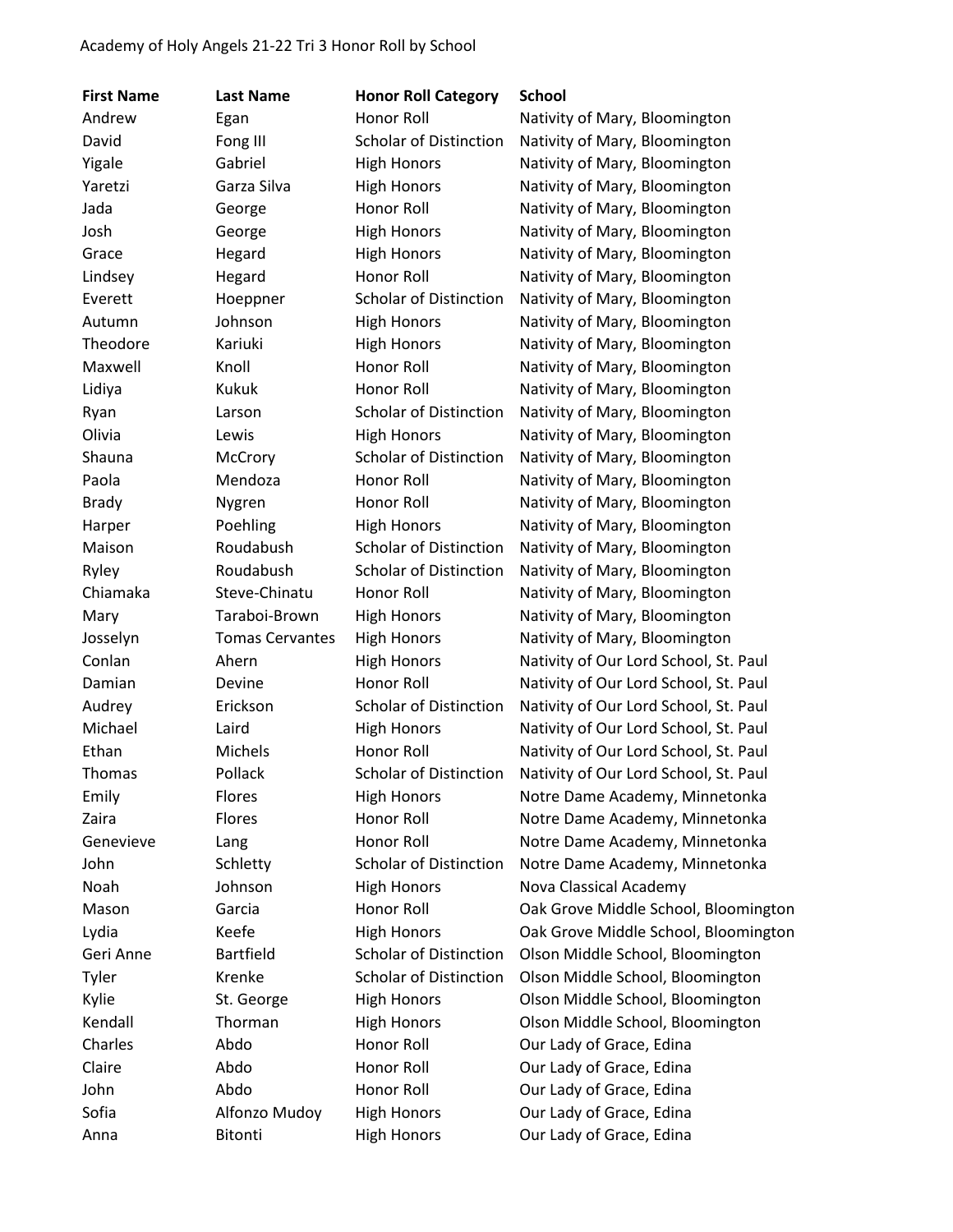| <b>First Name</b> | <b>Last Name</b>        | <b>Honor Roll Category</b>    | <b>School</b>                                |
|-------------------|-------------------------|-------------------------------|----------------------------------------------|
| Joseph            | Bitonti                 | <b>High Honors</b>            | Our Lady of Grace, Edina                     |
| Samuel            | Brumbaugh               | Honor Roll                    | Our Lady of Grace, Edina                     |
| Andrea            | Elsen                   | <b>Scholar of Distinction</b> | Our Lady of Grace, Edina                     |
| Kendall           | Knight                  | <b>High Honors</b>            | Our Lady of Grace, Edina                     |
| Lauren            | McCoy                   | <b>Scholar of Distinction</b> | Our Lady of Grace, Edina                     |
| <b>Becker</b>     | Ostrom                  | <b>High Honors</b>            | Our Lady of Grace, Edina                     |
| Evan              | Reid                    | <b>Scholar of Distinction</b> | Our Lady of Grace, Edina                     |
| Theo              | Reid                    | <b>Scholar of Distinction</b> | Our Lady of Grace, Edina                     |
| Emma              | Reinbold                | <b>Scholar of Distinction</b> | Our Lady of Grace, Edina                     |
| Lucas             | Schutz                  | <b>High Honors</b>            | Our Lady of Grace, Edina                     |
| Benjamin          | Wilhoit                 | Honor Roll                    | Our Lady of Grace, Edina                     |
| Madeline          | Wood                    | <b>High Honors</b>            | Our Lady of Grace, Edina                     |
| <b>Blake</b>      | Johnson                 | <b>High Honors</b>            | Prior Lake High School, Prior Lake           |
| Lucas             | Larson                  | <b>High Honors</b>            | Prior Lake High School, Prior Lake           |
| Rowan             | Lepper                  | <b>Scholar of Distinction</b> | Prior Lake High School, Prior Lake           |
| Stephen           | Elsinger                | <b>Scholar of Distinction</b> | Ramalynn Montessori Academy, Bloomington     |
| William           | Hillstrom               | Honor Roll                    | Ramalynn Montessori Academy, Bloomington     |
| Sophia            | Sobhani                 | <b>Scholar of Distinction</b> | Ramalynn Montessori Academy, Bloomington     |
| Elizabeth         | Mejia Quintanilla       | <b>Scholar of Distinction</b> | Richfield Middle School, Richfield           |
| Landon            | Stenberg                | <b>High Honors</b>            | Richfield Middle School, Richfield           |
| Kely              | <b>Bunay</b>            | Honor Roll                    | Risen Christ, Minneapolis                    |
| Michelle          | Chuqui                  | Honor Roll                    | Risen Christ, Minneapolis                    |
| George            | Dittman                 | Honor Roll                    | Rosemount High School, Rosemount             |
| Harper            | Lovin                   | Honor Roll                    | Rosemount High School, Rosemount             |
| Sidney            | Nagel                   | Honor Roll                    | Rosemount High School, Rosemount             |
| Mario             | <b>Brown</b>            | Honor Roll                    | Saint Paul Academy                           |
| Margaret          | Kinsella                | Honor Roll                    | <b>Saint Thomas More</b>                     |
| Eduardo           | <b>Cervantes Burgos</b> | Honor Roll                    | Sanford Middle School, Minneapolis           |
| Haven             | Hurlock                 | <b>High Honors</b>            | Scott Highlands Middle School, Apple Valley  |
| Lily              | Hurlock                 | Honor Roll                    | Scott Highlands Middle School, Apple Valley  |
| Montanna          | Hurlock                 | <b>High Honors</b>            | Scott Highlands Middle School, Apple Valley  |
| Shelby            | <b>Bemis</b>            | Honor Roll                    | Seven Hills Preparatory Academy, Bloomington |
| Makayla           | Clow                    | Honor Roll                    | Seven Hills Preparatory Academy, Bloomington |
| Maren             | Clow                    | Honor Roll                    | Seven Hills Preparatory Academy, Bloomington |
| Mariama           | Darboe                  | Scholar of Distinction        | Seven Hills Preparatory Academy, Bloomington |
| Jackson           | Heichert                | Honor Roll                    | Seven Hills Preparatory Academy, Bloomington |
| Daniela           | Ochoa Estrada           | Honor Roll                    | Seven Hills Preparatory Academy, Bloomington |
| Celeste           | Rimstad                 | <b>High Honors</b>            | Seven Hills Preparatory Academy, Bloomington |
| Zoe               | Rimstad                 | <b>High Honors</b>            | Seven Hills Preparatory Academy, Bloomington |
| Audrey            | Garton                  | <b>High Honors</b>            | Seward Montessori, Minneapolis               |
| William           | <b>Briggs</b>           | Honor Roll                    | Shakopee Area Catholic School, Shakopee      |
| Lexus             | Carey                   | Honor Roll                    | Shakopee Area Catholic School, Shakopee      |
| Charles           | Clements                | Scholar of Distinction        | Shakopee Area Catholic School, Shakopee      |
| Grace             | Clements                | <b>High Honors</b>            | Shakopee Area Catholic School, Shakopee      |
| Elizabeth         | Clough                  | <b>High Honors</b>            | Shakopee Area Catholic School, Shakopee      |
| Claire            | Krieger                 | Scholar of Distinction        | Shakopee Area Catholic School, Shakopee      |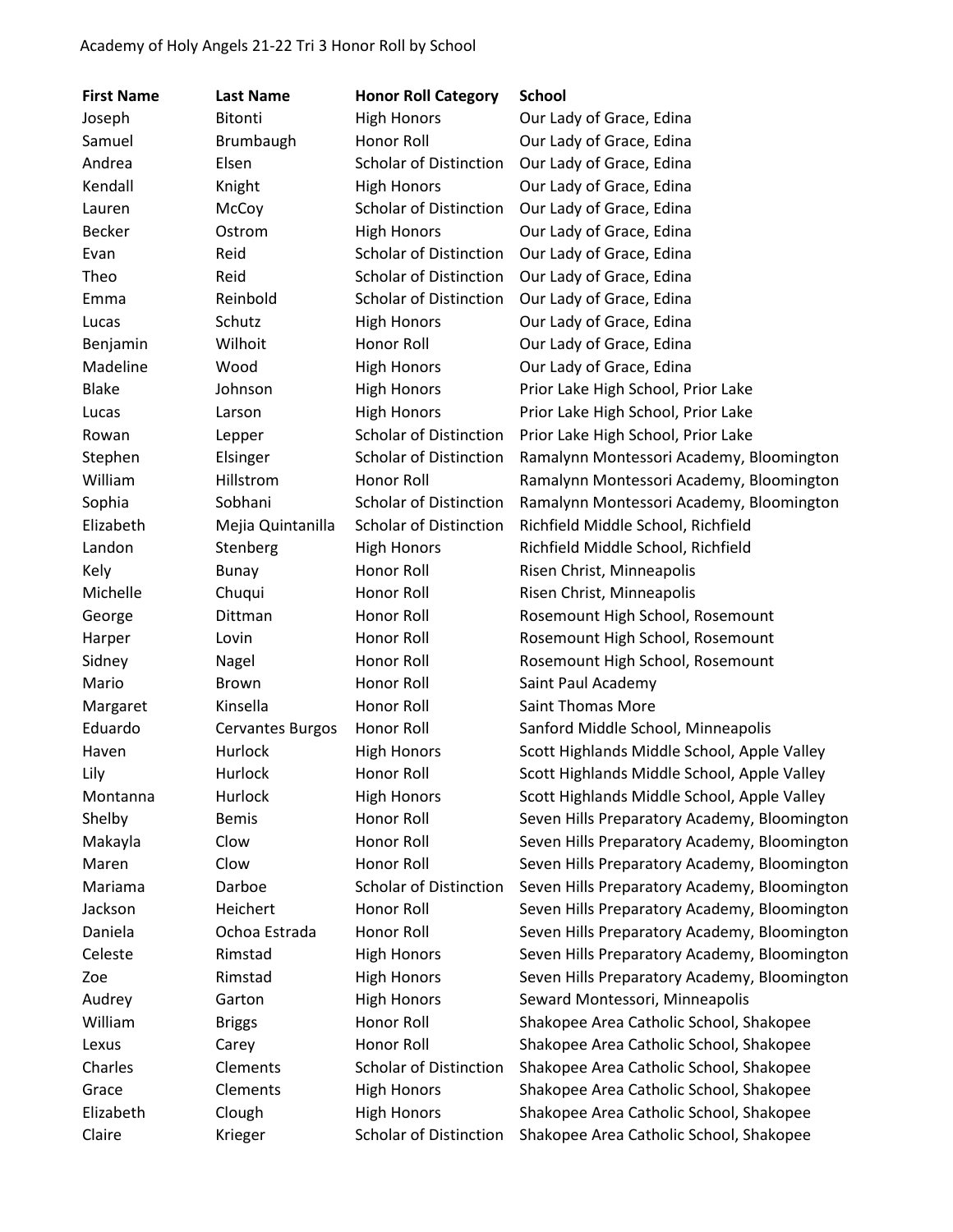| <b>First Name</b> | <b>Last Name</b> | <b>Honor Roll Category</b>    | <b>School</b>                                |
|-------------------|------------------|-------------------------------|----------------------------------------------|
| Jacob             | Meckey           | <b>High Honors</b>            | Shakopee Area Catholic School, Shakopee      |
| Andrew            | Pastrana         | <b>Scholar of Distinction</b> | Shakopee Area Catholic School, Shakopee      |
| Hannah            | Thull            | Honor Roll                    | Shakopee Area Catholic School, Shakopee      |
| Vincent           | Thull            | Honor Roll                    | Shakopee Area Catholic School, Shakopee      |
| Riley             | Thuringer        | Honor Roll                    | Shakopee Area Catholic School, Shakopee      |
| Tyler             | Weiland          | <b>High Honors</b>            | Shakopee Area Catholic School, Shakopee      |
| Aleisha           | Cortez           | Honor Roll                    | South St. Paul Middle School, South St. Paul |
| Zachary           | Osborn           | <b>High Honors</b>            | South View Middle School, Edina              |
| Finnian           | Sheeley          | <b>High Honors</b>            | South View Middle School, Edina              |
| <b>Brianna</b>    | Davenport        | Honor Roll                    | Southwest High School, Minneapolis           |
| Simon             | Tassoni          | Honor Roll                    | Southwest High School, Minneapolis           |
| Sara              | Cooney           | Honor Roll                    | St. Helena Catholic School, Minneapolis      |
| Eduard            | Held             | Honor Roll                    | St. Helena Catholic School, Minneapolis      |
| Madeline          | Korogi           | <b>Scholar of Distinction</b> | St. Helena Catholic School, Minneapolis      |
| Tyler             | <b>Niznick</b>   | <b>High Honors</b>            | St. Helena Catholic School, Minneapolis      |
| Ashley            | Fisher           | <b>Scholar of Distinction</b> | St. Hubert School, Chanhassen                |
| Maria             | Zeien            | <b>Scholar of Distinction</b> | St. Hubert School, Chanhassen                |
| ljeoma            | Abakporo         | Honor Roll                    | St. John the Baptist School, Savage          |
| <b>Brian</b>      | Abeywardene      | <b>High Honors</b>            | St. John the Baptist School, Savage          |
| Ella              | Anderson         | <b>Scholar of Distinction</b> | St. John the Baptist School, Savage          |
| Lauren            | Baumgartner      | <b>Scholar of Distinction</b> | St. John the Baptist School, Savage          |
| Jack              | <b>Berg</b>      | <b>High Honors</b>            | St. John the Baptist School, Savage          |
| Maureen           | <b>Boland</b>    | <b>Scholar of Distinction</b> | St. John the Baptist School, Savage          |
| Madeline          | Clough           | <b>High Honors</b>            | St. John the Baptist School, Savage          |
| Nicholas          | Kasmirski        | <b>High Honors</b>            | St. John the Baptist School, Savage          |
| Colin             | Kaster           | Honor Roll                    | St. John the Baptist School, Savage          |
| Marin             | Kaster           | Honor Roll                    | St. John the Baptist School, Savage          |
| Olivia            | Keller           | <b>High Honors</b>            | St. John the Baptist School, Savage          |
| Ryli              | Kendrick         | <b>High Honors</b>            | St. John the Baptist School, Savage          |
| Olivia            | Krause           | Honor Roll                    | St. John the Baptist School, Savage          |
| Alexander         | Lesnar           | Honor Roll                    | St. John the Baptist School, Savage          |
| Taylor            | Lesnar           | Honor Roll                    | St. John the Baptist School, Savage          |
| Mitchell          | Lovett           | Honor Roll                    | St. John the Baptist School, Savage          |
| Jamie             | McGuffee         | <b>High Honors</b>            | St. John the Baptist School, Savage          |
| Drew              | <b>Millis</b>    | Honor Roll                    | St. John the Baptist School, Savage          |
| Julia             | Mokos-Bristol    | Honor Roll                    | St. John the Baptist School, Savage          |
| Molly             | O'Malley         | <b>High Honors</b>            | St. John the Baptist School, Savage          |
| Patrick           | O'Malley         | Honor Roll                    | St. John the Baptist School, Savage          |
| Clara             | Pederson         | Honor Roll                    | St. John the Baptist School, Savage          |
| Gretchen          | Pederson         | <b>High Honors</b>            | St. John the Baptist School, Savage          |
| Madison           | Portner          | <b>High Honors</b>            | St. John the Baptist School, Savage          |
| Avary             | Reichel          | Honor Roll                    | St. John the Baptist School, Savage          |
| Tessa             | Reiter           | <b>Scholar of Distinction</b> | St. John the Baptist School, Savage          |
| Kaelyn            | Roloff           | <b>High Honors</b>            | St. John the Baptist School, Savage          |
| Grace             | Roscoe           | Honor Roll                    | St. John the Baptist School, Savage          |
| Abigail           | Scheer           | <b>High Honors</b>            | St. John the Baptist School, Savage          |